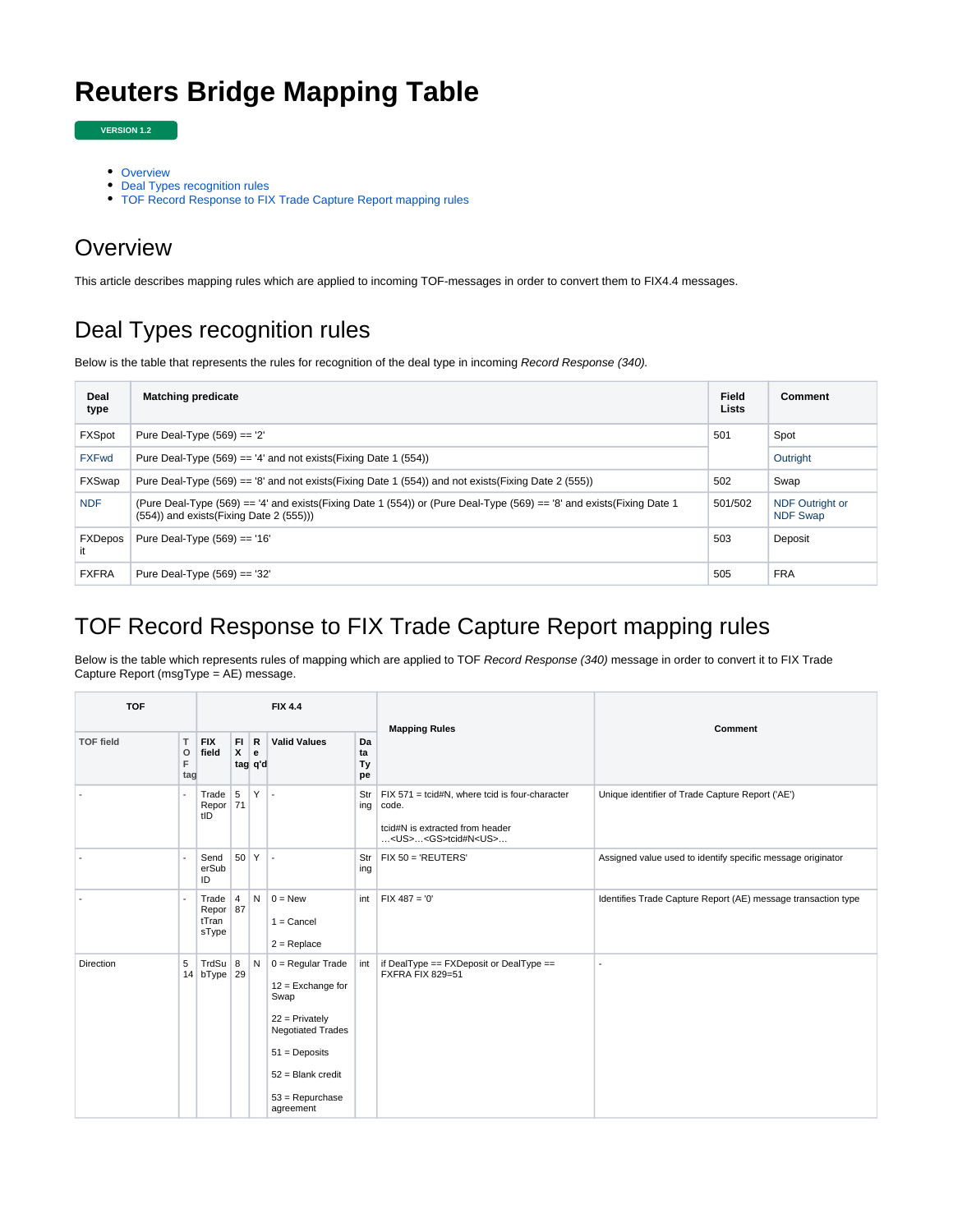|                                           |         | ExecID 17 N                    |                                        |           | $\blacksquare$                                                                                                                                                                                                                                             | Str<br>ing      | FIX 17 = tcid#N, where tcid is four-character code.<br>tcid#N is extracted from header<br><us><gs>tcid#N<us></us></gs></us> | Unique identifier of Execution Report                                                                                           |
|-------------------------------------------|---------|--------------------------------|----------------------------------------|-----------|------------------------------------------------------------------------------------------------------------------------------------------------------------------------------------------------------------------------------------------------------------|-----------------|-----------------------------------------------------------------------------------------------------------------------------|---------------------------------------------------------------------------------------------------------------------------------|
|                                           |         | Seco<br>ndary<br>ExecID        | $5\phantom{.0}$<br>27                  | N         | $\overline{\phantom{a}}$                                                                                                                                                                                                                                   | ing             | Str   Not mapped                                                                                                            | Identifier of original Swap for MICEX Spot                                                                                      |
|                                           |         | Previ<br>ously<br>Repor<br>ted | 5<br>70                                | Υ         | $N = Not$ reported                                                                                                                                                                                                                                         | Bo<br>ole<br>an | $FIX(570) = 'N'$                                                                                                            |                                                                                                                                 |
| ID of the original it this<br>is a Contra | 5<br>67 | Trade<br>Repor<br>tRefID       | 5<br>72                                | N         | $\overline{\phantom{a}}$                                                                                                                                                                                                                                   | Str<br>ing      | • if TOF 567 != tcid#0, FIX 572 = TOF 567<br>• if TOF 568 != tcid#0, FIX 572 = TOF 568                                      | The TradeReportID (571) that is being referenced for correction<br>or cancelation. For REPO Margin Calls in MICEX: reference to |
| ID of previous if this is<br>a next       | 5<br>68 |                                |                                        |           |                                                                                                                                                                                                                                                            |                 |                                                                                                                             | tag 818 tag of original REPO deal                                                                                               |
| Rate Direction                            | 5<br>24 | Price<br>Type                  | $\overline{4}$<br>23                   | N         | $\overline{a}$                                                                                                                                                                                                                                             | int             | • if TOF 524 = '1', FIX 423 = '20'<br>• if TOF 524 = '2', FIX 423 = '21'                                                    |                                                                                                                                 |
| <b>Price Convention</b>                   | 5<br>73 | Price<br>SubT<br>ype           | $\mathbf{1}$<br>$\mathbf 0$<br>4<br>23 | N         |                                                                                                                                                                                                                                                            | int             | If Exists (TOF 573), FIX 10423 = TOF 573                                                                                    | $\overline{a}$                                                                                                                  |
|                                           |         | Exec<br>Type                   | $\mathbf{1}$<br>50                     | N         | $F = Trade$<br>G = Trade Correct<br>H = Trade Cancel                                                                                                                                                                                                       | ch<br>ar        | $FIX 150 = 'F'$                                                                                                             | ÷                                                                                                                               |
| Currency 1                                | 5<br>17 | Symb<br>ol                     | $55$ Y                                 |           | Format: Crncy1<br>/Crncy2                                                                                                                                                                                                                                  | ing             | Str   FIX 55 = concat (TOF 517, '/', TOF 518)                                                                               | Crncy1, Crncy2 - 3 character ISO Currency code. Example: 'USD<br>/JPY', 'EUR/USD'                                               |
| Currency 2                                | 5<br>18 |                                |                                        |           |                                                                                                                                                                                                                                                            |                 |                                                                                                                             |                                                                                                                                 |
|                                           |         | Secur<br>ityID                 | 48 N                                   |           | $\overline{\phantom{a}}$                                                                                                                                                                                                                                   | ing             | Str   Not mapped                                                                                                            | $\overline{a}$                                                                                                                  |
|                                           |         | Secur<br>ityIDS<br>ource       | 22 N                                   |           | $4 =$ ISIN Code                                                                                                                                                                                                                                            | Str<br>ing      | Not mapped                                                                                                                  | ÷,                                                                                                                              |
|                                           |         | Produ<br>ct                    | $\overline{4}$<br>60                   | N         | $2 =$ Commodity<br>$4 =$ Currency<br>$5 =$ Equity<br>$6 = Government$<br>$8 =$ Loan<br>$11 =$ Municipal                                                                                                                                                    | int             | • if DealType = FXDeposit    DealType =<br>$FXFRA$ FIX $460 = 9'$<br>• else FIX $460 = '4'$                                 |                                                                                                                                 |
|                                           |         | <b>CFIC</b><br>ode             | $\overline{4}$<br>61                   | ${\sf N}$ | $MRCXXX =$<br>Currency<br>$ESXXX =$<br>Common stock<br>$E$ PXXXX =<br>Preferred stock<br>$DBXXX = Bonds$<br>$EUXXXX = Mutual$<br>fund<br>"OgsCXN" = Non-<br>standardized<br>Option on<br>Currency.<br>g: C=Call / P=Put,<br>s: A=American /<br>E=European. | Str<br>ing      | • if DealType = FXDeposit    DealType =<br>FXFRA FIX 461 = 'DCXXXX'<br>$\bullet$ else FIX FIX 461 = 'MRCXXX'                | Indicates the type of security using ISO standard, Classification of<br>Financial Instruments (CFI code) values.                |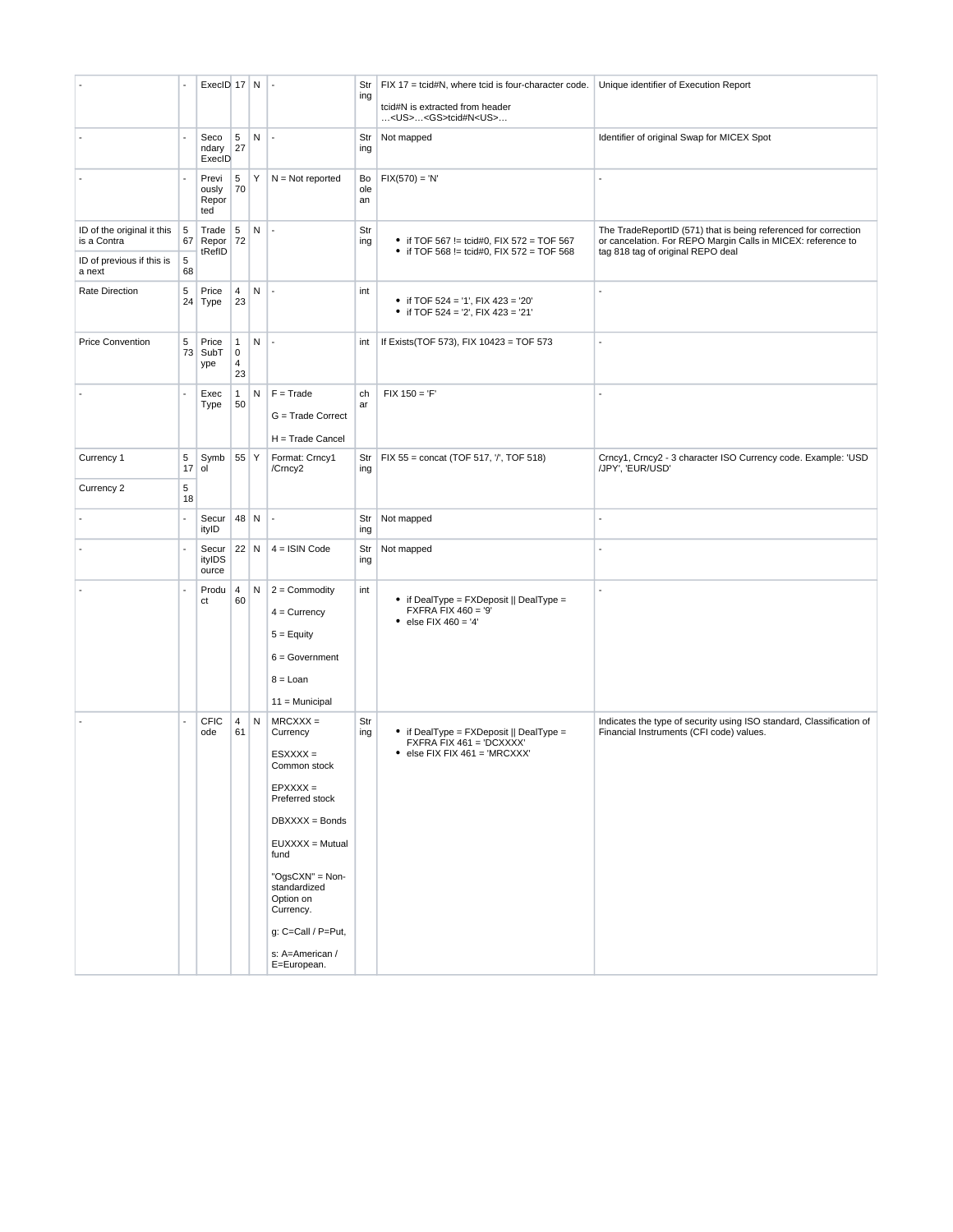|                                                     |                          | Secur   $1$<br>ityType 67            |                                                | Υ | $CS = Common$<br>stock<br>PS = Preferred<br>stock<br>$EUSOV =$<br>Eurobond<br>MUNI = Municipal<br>bond<br>BN = Bank notes<br>$CORP =$<br>Corporate bond<br>$MF = Mutual fund$<br>$FOR = Foreign$<br>Exchange<br>Contract<br>OPT = Options | Str<br>ing                   | • if DealType = FXDeposit    DealType =<br>$FXFRA$ FIX $167 = 'CD'$<br>$\bullet$ else FIX FIX 167 = 'FOR'                                                                                                                    |                                          |
|-----------------------------------------------------|--------------------------|--------------------------------------|------------------------------------------------|---|-------------------------------------------------------------------------------------------------------------------------------------------------------------------------------------------------------------------------------------------|------------------------------|------------------------------------------------------------------------------------------------------------------------------------------------------------------------------------------------------------------------------|------------------------------------------|
| Settlement                                          | 6<br>74                  | Secur<br>itySu<br>bType              | $\overline{7}$<br>62                           | N | 'DELIVERABLE'<br>'NON-<br>DELIVERABLE'                                                                                                                                                                                                    | Str<br>ing                   | • if TOF 674 == '1', FIX 762 ==<br>'DELIVERABLE'<br>• if TOF 674 == '2', FIX 762 == 'NON-<br>DELIVERABLE'<br>• else don't map                                                                                                | $\overline{a}$                           |
| Pure-Deal type                                      | 5<br>69                  | Secur<br>ityDe                       | $\mathbf{1}$<br>07                             | N | $\overline{\phantom{a}}$                                                                                                                                                                                                                  | Str<br>ing                   | • If Deal type = 'FXSpot', FIX 107 = 'FXSPOT'                                                                                                                                                                                | Security description                     |
| FRA Fixing Date<br>/Fixing Date Period 1            | 5<br>54                  | SC                                   |                                                |   |                                                                                                                                                                                                                                           |                              | • If Deal type = 'FXSwap', FIX 107 = 'FXSWAP'<br>• If Deal type = 'FXFwd', FIX 107 = 'FXFORW'                                                                                                                                |                                          |
| <b>FRA Settlement Date</b><br>/Fixing Date Period 2 | 5<br>55                  |                                      |                                                |   |                                                                                                                                                                                                                                           |                              | • If Deal type = 'NDF', FIX 107 = 'NDF'<br>• If Deal type = 'FXFRA', FIX 107 = 'FXFRA'<br>• If Deal type = 'FXDeposit', FIX 107 = 'DEPZ'<br>Please see Deal Types recognition rules for<br>details of Deal type recognition. |                                          |
| Source Reference                                    | 5<br>01                  | Trade<br>ID                          | $\mathbf{1}$<br>$\mathbf 0$<br>03              | N | $\blacksquare$                                                                                                                                                                                                                            | Str<br>ing                   | FIX 1003 = TOF 501                                                                                                                                                                                                           |                                          |
| Secondary Source<br>Reference                       | 5<br>39                  | Seco<br>ndary<br>Trade<br>ID         | $\mathbf{1}$<br>$\mathbf 0$<br>40              | N |                                                                                                                                                                                                                                           | Str<br>ing                   | FIX 1040 = TOF 539                                                                                                                                                                                                           | $\overline{a}$                           |
|                                                     | $\overline{\phantom{a}}$ | NoEv<br>ents                         | 8<br>64                                        | Ν | $\overline{a}$                                                                                                                                                                                                                            | Nu<br>ml<br>nG<br>ro<br>up   | • If NoEvents repeating group is not empty<br>/absent, create new repeating group entry<br>NoEvents $(864) = 1$<br>• else NoEvents (864) = current tag value + 1                                                             |                                          |
| FRA Fixing Date<br>/Fixing Date Period 1            | 5                        | Event<br>$54$ Type                   | $\equiv$<br>$\,$<br>8<br>65                    | Υ | $\sim$                                                                                                                                                                                                                                    |                              | int   FIX 865 [1] = '101'                                                                                                                                                                                                    | $\blacksquare$                           |
|                                                     |                          | Event<br>Date                        | $\,=\,$<br>$\,$<br>8<br>66                     | Υ | $\overline{\phantom{a}}$                                                                                                                                                                                                                  | Lo<br>cal<br>Mk<br>tD<br>ate | FIX 866 [1] = convert2LocalMktDate(TOF 554)                                                                                                                                                                                  | $\blacksquare$                           |
|                                                     | $\overline{a}$           | NoUn<br>derlyi<br>ngs                | $\overline{7}$<br>$\mathbf{1}$<br>$\mathbf{1}$ | N | $\overline{\phantom{a}}$                                                                                                                                                                                                                  | N<br>um<br>In<br>Gr<br>oup   | Not mapped                                                                                                                                                                                                                   | Is used for REPO only. Absent otherwise. |
|                                                     | $\overline{a}$           | Under<br>lyingS<br>ymbol             | $\equiv$<br>$\mathbf{r}$<br>3<br>11            | N | $\sim$                                                                                                                                                                                                                                    | St<br>ring                   | Not mapped                                                                                                                                                                                                                   | Is used for REPO only. Absent otherwise. |
|                                                     | $\overline{a}$           | NoUn<br>derlyi<br>ngSti<br>ps        | 8<br>87                                        | N | $\overline{\phantom{a}}$                                                                                                                                                                                                                  | N<br>um<br>In<br>Gr<br>oup   | Not mapped                                                                                                                                                                                                                   | $\sim$                                   |
|                                                     |                          | Under $=$<br>$lyingS$ ><br>tipType 8 | 88                                             | N | $\overline{a}$                                                                                                                                                                                                                            | St<br>ring                   | Not mapped                                                                                                                                                                                                                   | ÷.                                       |
|                                                     |                          | Under<br>lyingS<br>tipVal<br>ue      | $\equiv$<br>$\,$<br>8<br>89                    | N | $\overline{a}$                                                                                                                                                                                                                            | St<br>ring                   | Not mapped                                                                                                                                                                                                                   |                                          |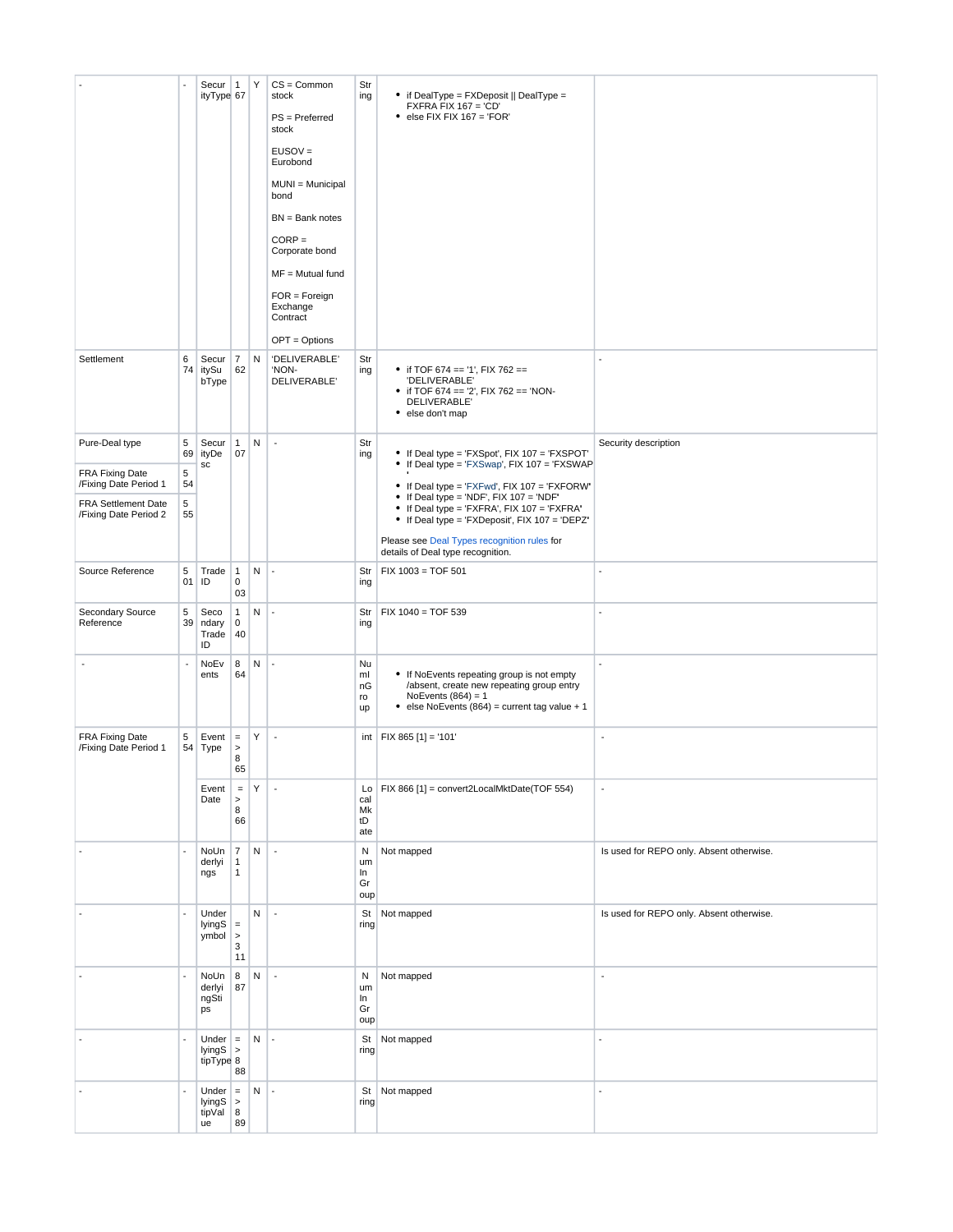| Direction                                                                    | 5<br>14            | Start<br>Date        | 9<br>16                                          | Ν  | $\overline{\phantom{a}}$                                                                                                                                                       | Lo<br>cal              | • if (DealType = 'FXDeposit') AND Exists                                                                                                                                                                                         |                                                                                                                                                                                                                                                                                                                                   |
|------------------------------------------------------------------------------|--------------------|----------------------|--------------------------------------------------|----|--------------------------------------------------------------------------------------------------------------------------------------------------------------------------------|------------------------|----------------------------------------------------------------------------------------------------------------------------------------------------------------------------------------------------------------------------------|-----------------------------------------------------------------------------------------------------------------------------------------------------------------------------------------------------------------------------------------------------------------------------------------------------------------------------------|
| Value Date Period 1<br>Currency 1                                            | 5<br>25            |                      |                                                  |    |                                                                                                                                                                                | Mk<br>Da<br>te         | (TOF 525), then FIX 916 = TOF 525<br>• if (DealType = 'FXFRA') AND Exists(TOF<br>555), then FIX 916 = TOF 555                                                                                                                    |                                                                                                                                                                                                                                                                                                                                   |
| FRA Settlement Date                                                          | 5<br>55            |                      |                                                  |    |                                                                                                                                                                                |                        |                                                                                                                                                                                                                                  |                                                                                                                                                                                                                                                                                                                                   |
| <b>Direction</b>                                                             | 5<br>14            | EndD<br>ate          | 9<br>17                                          | N  |                                                                                                                                                                                | Lo<br>cal<br>Mk        | • if (DealType = 'FXDeposit') AND Exists<br>(TOF 527), then FIX 917 = TOF 527                                                                                                                                                    |                                                                                                                                                                                                                                                                                                                                   |
| Value Date Period 2<br>Currency 1                                            | 5<br>27            |                      |                                                  |    |                                                                                                                                                                                | Da<br>te               | • if (DealType = 'FXFRA') AND Exists(TOF<br>556), then FIX 917 = TOF 556                                                                                                                                                         |                                                                                                                                                                                                                                                                                                                                   |
| <b>FRA Maturity Date</b><br>/Payment Date<br>/Premium Date for<br><b>FXO</b> | 5<br>56            |                      |                                                  |    |                                                                                                                                                                                |                        |                                                                                                                                                                                                                                  |                                                                                                                                                                                                                                                                                                                                   |
|                                                                              | $\overline{a}$     | Deliv<br>eryTy<br>pe | 9<br>19                                          | N  |                                                                                                                                                                                | int                    | Not mapped                                                                                                                                                                                                                       |                                                                                                                                                                                                                                                                                                                                   |
| Period 1                                                                     | 5                  | SettlT<br>$15$ ype   | $63$ C                                           |    | $0 = Regular / FX$<br>Spot settlement<br>$(T+1)$ or $T+2$<br>depending on<br>currency)<br>$1 = Cash / TOD$<br>$(T+0)$<br>$2 = Next$ Day<br>$(T+1) / TOM (T+1)$<br>$6 =$ Future | ch<br>ar               | if DealType = FXSpot:<br>• if TOF 515 in (0, 5, 11-14, 21-80, 101-199)<br>$FIX 63 = 6$<br>• if TOF 515 in(1, 2, 3) FIX 63 = TOF 515<br>• if TOF $515 = 4$ FIX $63 = 0$<br>• if TOF 515.isEmpty or not TOF 515.exist<br>$FIX 63=$ | The field is set for FX Spot.<br>If 515 tag is empty or not exists, we should to map it to empty FIX.<br>63 tag<br>To be able send and process empty fix tags there<br>O<br>should be switch set following option in Fix Antenna<br>Cpp configuration file:<br>Session.Default.Validation.<br>ProhibitTagsWithoutValue =<br>false |
| Pure-Deal type                                                               | 5<br>69            | Settl<br>Date        | $64$ C                                           |    | Format:<br>YYYYMMDD                                                                                                                                                            | Lo<br>cal<br>Mk        | if TOF 569 == '2' OR TOF 569 == '4', FIX 64 =<br>convert2LocalMktDate (TOF 525)                                                                                                                                                  |                                                                                                                                                                                                                                                                                                                                   |
| Value date Period 1<br>Currency 1                                            | 5<br>25            |                      |                                                  |    |                                                                                                                                                                                | tD<br>ate              |                                                                                                                                                                                                                                  |                                                                                                                                                                                                                                                                                                                                   |
| Date of Deal<br>Time Of Deal                                                 | 5<br>02<br>5<br>03 | Trade<br>Date        | 75 N                                             |    | Format:<br>YYYYMMDD                                                                                                                                                            | Lo<br>cal<br>Mk<br>tD  | FIX 75 = MakeLocalTimeFromUtc (TOF 502,<br>TOF 503)                                                                                                                                                                              |                                                                                                                                                                                                                                                                                                                                   |
| Deal Volume                                                                  | 5                  | LastQ                | 32 N                                             |    | $\sim$                                                                                                                                                                         | ate                    | $Qty$ FIX 32 = TOF 519                                                                                                                                                                                                           | Amount of dealt currency.                                                                                                                                                                                                                                                                                                         |
| Currency 1<br>Pure-Deal type                                                 | 19<br>5            | ty <br>LastPx 31 $Y$ |                                                  |    | $\overline{a}$                                                                                                                                                                 | Pri                    |                                                                                                                                                                                                                                  |                                                                                                                                                                                                                                                                                                                                   |
| Deposit Rate                                                                 | 69<br>5<br>20      |                      |                                                  |    |                                                                                                                                                                                | ce                     | • if TOF 569 == '2' OR TOF 569 == '4', FIX<br>$31 = TOF 522$<br>• if TOF 569 == '8', FIX 31 = TOF 521                                                                                                                            |                                                                                                                                                                                                                                                                                                                                   |
| Swap Rate                                                                    | 5<br>21            |                      |                                                  |    |                                                                                                                                                                                |                        | • if TOF 569 == '16' OR TOF 569 == '32', FIX<br>$31 = TOF 520$                                                                                                                                                                   |                                                                                                                                                                                                                                                                                                                                   |
| Exchange Rate<br>Period 1                                                    | 5<br>22            |                      |                                                  |    |                                                                                                                                                                                |                        |                                                                                                                                                                                                                                  |                                                                                                                                                                                                                                                                                                                                   |
|                                                                              | ÷.                 | Yield                | $\overline{2}$<br>36                             | N. | $\sim$                                                                                                                                                                         | Pe<br>rce<br>nta<br>ge | Not mapped                                                                                                                                                                                                                       | $\sim$                                                                                                                                                                                                                                                                                                                            |
|                                                                              | $\overline{a}$     | Price                | $\mathbf{1}$<br>$\mathbf 0$<br>$\mathbf 0$<br>44 | N  |                                                                                                                                                                                | Pri<br>ce              | Not mapped                                                                                                                                                                                                                       | $\overline{a}$                                                                                                                                                                                                                                                                                                                    |
|                                                                              | $\overline{a}$     | Price2 1             | 0<br>6<br>40                                     | N  |                                                                                                                                                                                | Pri<br>ce              | Not mapped                                                                                                                                                                                                                       | $\overline{a}$                                                                                                                                                                                                                                                                                                                    |
|                                                                              | ÷.                 | NoSid<br>es          | 5<br>52                                          | Υ  | $\overline{a}$                                                                                                                                                                 | int                    | $FIX 552 = '1'$                                                                                                                                                                                                                  | For data from Bloomberg NoSides(552)=2 always.<br>For data from Reuters can be 1 or 2 depends on Method of deal<br>(540) field                                                                                                                                                                                                    |
| Direction                                                                    | 5<br>14            | Side                 | $\equiv$<br>$\,$<br>54                           | Y  | $'1' = \text{Buy}$<br>$'2' =$ Sell<br>$F =$ Lend<br>'G' = Borrow                                                                                                               | ch<br>ar               | • if TOF 514 in ('1','3'), FIX 54 [1] = '1'<br>• if TOF 514 in ('2','4'), FIX 54 [1] = '2'<br>• if TOF 514 in ('5','7'), FIX 54 [1] = 'F'<br>• if TOF 514 in ('6', '8'), FIX 54 [1] = 'G'                                        |                                                                                                                                                                                                                                                                                                                                   |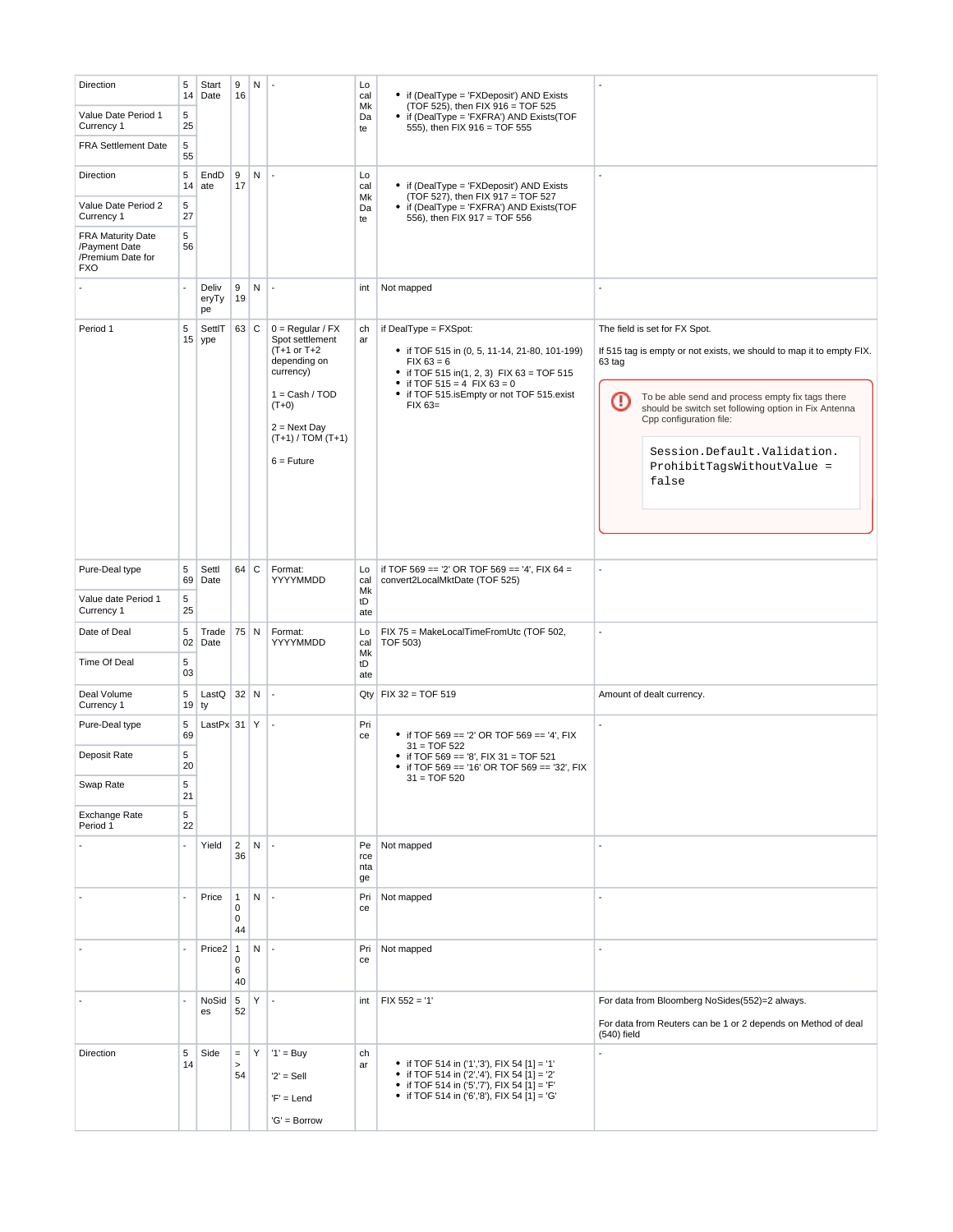| <b>Review Reference</b><br>Number                                                   | 5       | Order<br>$52$ ID                      | $\equiv$<br>$\,$<br>37                        | Υ         |                          | Str<br>ing                 | FIX 37 [1] = TOF 552                               | First entry contains deal ID as assigned by corresponding data<br>feed (Reuters, Bloomberg or Micex). Second entry (if presents)<br>contains ID of the matching deal as assigned by corresponding<br>data feed (Reuters, Bloomberg or Micex) |
|-------------------------------------------------------------------------------------|---------|---------------------------------------|-----------------------------------------------|-----------|--------------------------|----------------------------|----------------------------------------------------|----------------------------------------------------------------------------------------------------------------------------------------------------------------------------------------------------------------------------------------------|
|                                                                                     |         | ClOrd<br>ID                           | $\equiv$<br>$\geq$<br>11                      | N         | $\overline{\phantom{a}}$ | Str<br>ing                 | Not mapped                                         | The field is provided by Bloomberg only. Absent for Trade<br>Captures received from Reuters and Micex                                                                                                                                        |
| Currency 1                                                                          | 5<br>17 | Curre<br>ncy                          | $\equiv$<br>$\,$<br>15                        | N         |                          | Cu<br>rre<br>ncy           | FIX 15 [1] = TOF 517                               | 3 character ISO Currency code of the Dealt Currency                                                                                                                                                                                          |
| <b>Base Currency</b>                                                                | 5<br>44 | Settl<br>Curre<br>ncy                 | $\equiv$<br>$\,$<br>$\mathbf{1}$<br>20        | N         |                          | Cu<br>rre<br>ncy           | $FIX 120 [1] = TOF 544$                            | 3 character ISO Currency code for settlement denomination                                                                                                                                                                                    |
|                                                                                     |         | Acco<br>unt                           | $\equiv$<br>$\,$<br>$\mathbf{1}$              | N         |                          | Str<br>ing                 | Not mapped                                         | Account mnemonic                                                                                                                                                                                                                             |
|                                                                                     |         | Tradi<br>ngSe<br>ssionID <sub>3</sub> | $\equiv$<br>$\,$<br>36                        | N         |                          | Str<br>ing                 | Not mapped                                         | Identifier for Trading Session and Board                                                                                                                                                                                                     |
|                                                                                     |         | Tradi<br>ngSe<br>ssion<br>SubID       | $\equiv$<br>$\,$<br>6<br>25                   | Ν         |                          | Str<br>ing                 | Not mapped                                         | Subidentifier for Trading Session                                                                                                                                                                                                            |
|                                                                                     |         | Gross<br>Trade<br>Amt                 | $\equiv$<br>$\,$<br>3<br>81                   | N         |                          | Α<br>mt                    | Not mapped                                         | Total amount traded                                                                                                                                                                                                                          |
|                                                                                     |         | Accru<br>edInt<br>erest<br>Amt        | $\equiv$<br>$\,$<br>$\mathbf{1}$<br>59        | N         |                          | Α<br>mt                    | Not mapped                                         | Amount of Accrued Interest                                                                                                                                                                                                                   |
|                                                                                     |         | Com<br>missi<br>on                    | $=$<br>$\,$<br>12                             | N         | $\overline{\phantom{a}}$ | Α<br>mt                    | Not mapped                                         | Commission                                                                                                                                                                                                                                   |
|                                                                                     |         | Com<br>$mType$ >                      | $\equiv$<br>13                                | N         |                          | ch<br>ar                   | Not mapped                                         | Commission type                                                                                                                                                                                                                              |
| Volume Of Interest                                                                  | 5<br>70 | EndA<br>ccrue<br>dinter<br>estA<br>mt | $\equiv$<br>$\,$<br>9<br>20                   | N         |                          | Α<br>mt                    | if Exists(TOF 570), FIX 920 = TOF 570              |                                                                                                                                                                                                                                              |
|                                                                                     |         | Start<br>Cash                         | $\equiv$<br>$\,$<br>9<br>21                   | Ν         |                          | Α<br>mt                    | Not mapped                                         | $\overline{a}$                                                                                                                                                                                                                               |
|                                                                                     |         | EndC<br>ash                           | $\equiv$<br>$\,$<br>9<br>22                   | N         |                          | Α<br>mt                    | Not mapped                                         | $\overline{a}$                                                                                                                                                                                                                               |
| Pure-Deal type                                                                      | 5<br>69 | Perio<br>dCurr                        | $\equiv$<br>>                                 | N         |                          | ıng                        | Str   If TOF 569 in ('2', '4'), FIX 9073 = TOF 529 |                                                                                                                                                                                                                                              |
| Payment Instruction<br>Period 1 Currency 1                                          | 5<br>29 | ency1                                 | 9<br>$\mathbf 0$<br>73                        |           |                          |                            |                                                    |                                                                                                                                                                                                                                              |
| Pure-Deal type                                                                      | 5<br>69 | Perio<br>dCurr                        | $\equiv$<br>$\,$<br>$\mathsf g$               | ${\sf N}$ | $\overline{\phantom{a}}$ | Str<br>ing                 | If TOF 569 in ('2', '4'), FIX 9074 = TOF 530       | ÷,                                                                                                                                                                                                                                           |
| Payment Instruction<br>Period 1 Currency 2<br>/Their Premium<br>Payment Instruction | 5<br>30 | ency2                                 | $\mathbf 0$<br>74                             |           |                          |                            |                                                    |                                                                                                                                                                                                                                              |
| Pure-Deal type                                                                      | 5<br>69 | Total<br>Gross<br>Trade               | $\equiv$<br>$\,$<br>$\overline{2}$            | N         |                          | Α<br>mt                    | If TOF 569 in ('2', '4'), FIX 2369 = TOF 545       | ÷,                                                                                                                                                                                                                                           |
| Calculated Volume<br>Period 1 Currency 2                                            | 5<br>45 | Amt                                   | 3<br>69                                       |           |                          |                            |                                                    |                                                                                                                                                                                                                                              |
|                                                                                     | ÷,      | NoMi<br>$scFees$ >                    | $\equiv$<br>1<br>36                           | ${\sf N}$ |                          | Nu<br>ml<br>nG<br>ro<br>up | Not mapped                                         | Number of repeating groups of miscellaneous fees                                                                                                                                                                                             |
|                                                                                     | ÷.      | MiscF<br>$eeAmt$ >                    | $\equiv$<br>$=$<br>$\,$<br>$\mathbf{1}$<br>37 | N         |                          | Α<br>mt                    | Not mapped                                         | Miscellaneous fee value                                                                                                                                                                                                                      |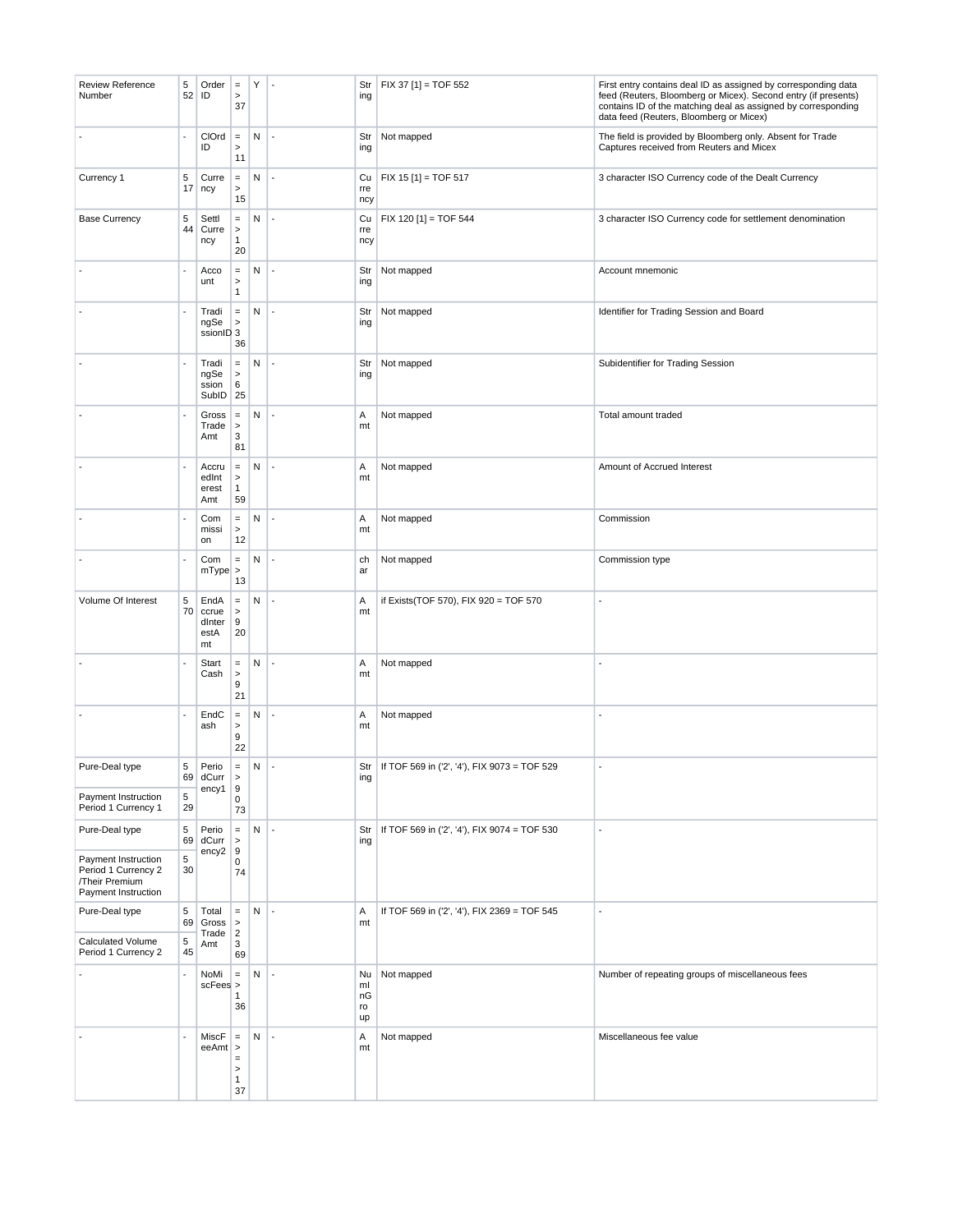|                            | $\blacksquare$ | MiscF<br>eeTy<br>pe        | $\equiv$<br>$\,$<br>$\equiv$<br>$\,$<br>$\mathbf{1}$<br>39          | Ν | ÷,                                                                                                                                                                                   | int          | Not mapped                                                                                                                               | Indicates type of miscellaneous fee |
|----------------------------|----------------|----------------------------|---------------------------------------------------------------------|---|--------------------------------------------------------------------------------------------------------------------------------------------------------------------------------------|--------------|------------------------------------------------------------------------------------------------------------------------------------------|-------------------------------------|
| <b>Broker Dealing Code</b> | 5<br>10        | NoPa<br>rtyIDs             | $\equiv$<br>$\, >$                                                  | Υ | There should be<br>greater than or                                                                                                                                                   | int          | • if not exist (TOF 510, 511), then FIX 453 [1]                                                                                          |                                     |
| <b>Broker Name</b>         | 5<br>11        |                            | 4<br>53                                                             |   | equal to 2<br>repeating groups.                                                                                                                                                      |              | $= '2'$<br>• if exist (TOF 510) or exist (TOF 511), then<br>$FIX 453 [1] = '3'$<br>• if exist (TOF 510, 511), then FIX 453 $[1] =$<br>4' |                                     |
| Local TCID                 | 5<br>51        | Partyl<br>DSou<br>rce      | $\equiv$<br>$\,$<br>$\equiv$<br>$\, >$<br>$\overline{4}$<br>47      | N | From Reuters and<br>Micex:<br>$D =$ Proprietary<br>/Custom code<br>From Bloomberg:                                                                                                   | ch<br>ar     | $FIX 447[1][1] = 'D'$                                                                                                                    |                                     |
|                            |                |                            |                                                                     |   | $C =$ Generally<br>accepted                                                                                                                                                          |              |                                                                                                                                          |                                     |
|                            |                | $PartyID =$                | ><br>$\equiv$<br>$\,$<br>4<br>48                                    | Ν |                                                                                                                                                                                      | stri  <br>ng | if exists(TOF 551), FIX 448[1][1] = TOF 551                                                                                              | $\overline{a}$                      |
|                            |                | Party<br>Role              | $\equiv$<br>$\,$<br>$\equiv$<br>$\, >$<br>4<br>52                   | Ν | 17 = Contra Firm<br>for counterparty<br>$26 =$<br>Correspondent<br>Broker<br>27 = Buyer/Seller                                                                                       | int          | if exists(TOF 551), FIX 452[1][1] = '27'                                                                                                 |                                     |
|                            |                |                            |                                                                     |   | for recepient<br>$39 =$ Contra<br>Investor ID                                                                                                                                        |              |                                                                                                                                          |                                     |
|                            |                | NoPa<br>rtySu<br>bIDs      | $\equiv$<br>$\,$<br>$\, =$<br>$\,$<br>8<br>02                       | Ν |                                                                                                                                                                                      |              | if exists(TOF 551), FIX 802[1][1] = '2'                                                                                                  |                                     |
| Bank1 Name                 | 5              | Party<br>$09$ SubID        | $\equiv$<br>$\,$<br>$\equiv$<br>$\,$<br>$\, =$<br>$\, >$<br>5<br>23 | N |                                                                                                                                                                                      | stri<br>ng   | • if exists (TOF 509) and trim(TOF 509) not<br>empty, FIX 523[1][1][1] = TOF 509<br>• else FIX 523[1][1][1] = 'UNK'                      |                                     |
|                            |                | Party<br>Subl<br>$DType$ = | $\equiv$<br>$\,$<br>><br>$\equiv$<br>8<br>03                        | Ν | $1 = Firm$<br>$2 = Person$<br>$9 =$ Contact Name<br>$4001 =$<br>Counterparty ID 1<br>$4002 =$<br>Counterparty ID 2<br>$4003 =$<br>Counterparty ID 3<br>$4004 =$<br>Counterparty ID 4 | ng           | stri   FIX 523[1][1][1] = '0'                                                                                                            |                                     |
| Dealer ID                  | 5              | Party<br>$04$ SubID        | $\equiv$<br>$\,$<br>$\equiv$<br>$\,$<br>$\equiv$<br>$\,$<br>5<br>23 | N |                                                                                                                                                                                      | stri  <br>ng | FIX 523[1][1][2] = trim(TOF 504)                                                                                                         | $\blacksquare$                      |
|                            |                | Party<br>Subl<br>$DType$ = | $\equiv$<br>$\,$<br>$\,$<br>$\equiv$<br>$\, >$<br>8<br>03           | N | $1 = Firm$<br>$2 = Person$<br>9 = Contact Name<br>$4001 =$<br>Counterparty ID 1<br>$4002 =$<br>Counterparty ID 2<br>$4003 =$<br>Counterparty ID 3<br>$4004 =$<br>Counterparty ID 4   | stri  <br>ng | FIX 523[1][1][2] = '1'                                                                                                                   | $\overline{a}$                      |
| Bank1                      | 5              | Partyl<br>08 DSou<br>rce   | $\equiv$<br>$\, >$<br>$\equiv$<br>$\,$<br>4<br>47                   | N | From Reuters and<br>Micex:<br>$D =$ Proprietary<br>/Custom code<br>From Bloomberg:<br>$C =$ Generally<br>accepted                                                                    | ch<br>ar     | $F[X 447[1][1][2] = D'$                                                                                                                  | $\blacksquare$                      |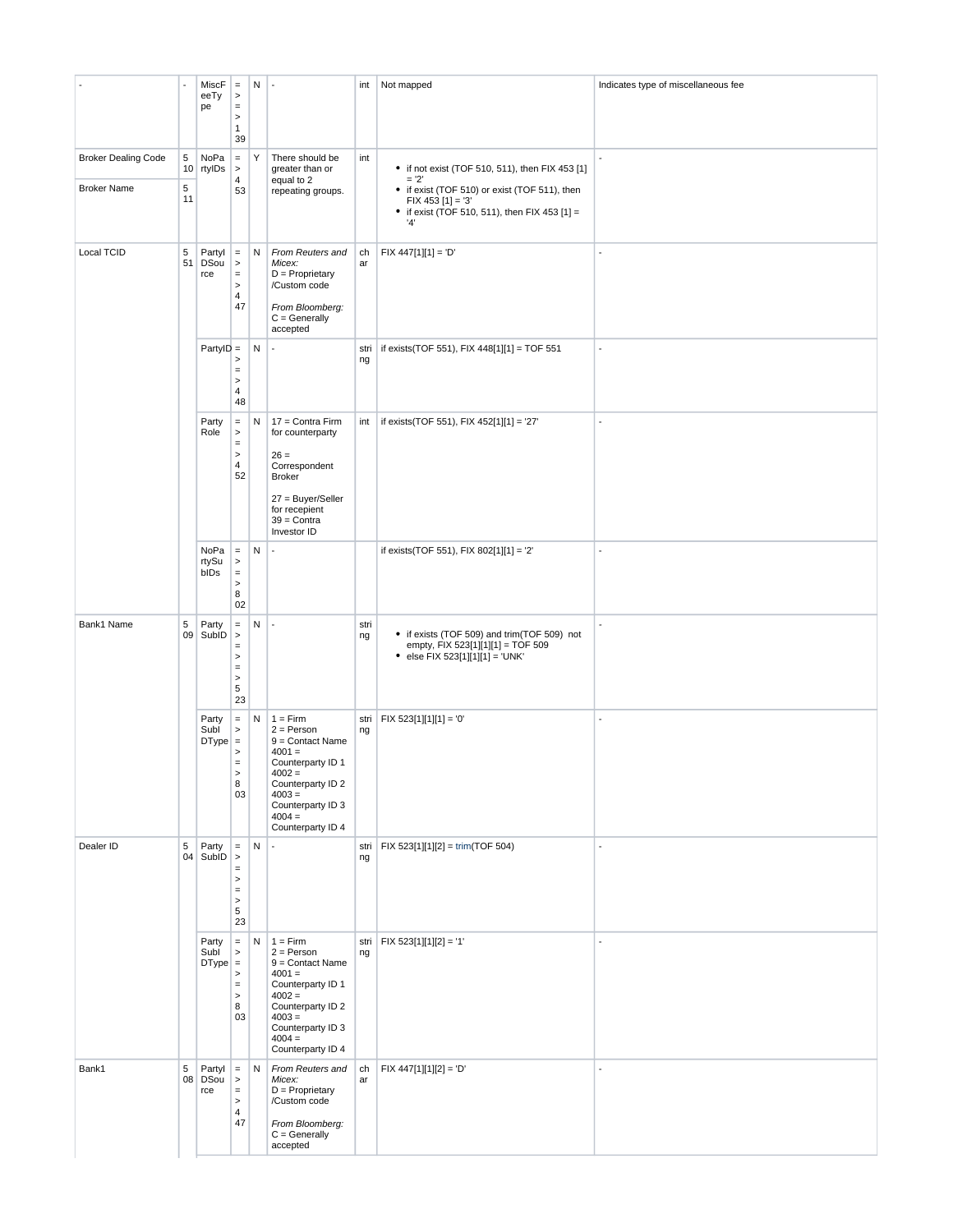|                            |                          | $PartyID =$                  | $\geq$                                        | N           | $\blacksquare$                                                     | stri  <br>ng | if exists(TOF 508) FIX 448[1][1][2] = trim(TOF<br>508)                      | $\overline{\phantom{a}}$                                                          |
|----------------------------|--------------------------|------------------------------|-----------------------------------------------|-------------|--------------------------------------------------------------------|--------------|-----------------------------------------------------------------------------|-----------------------------------------------------------------------------------|
|                            |                          |                              | $\equiv$<br>$\,$                              |             |                                                                    |              |                                                                             |                                                                                   |
|                            |                          |                              | 4<br>48                                       |             |                                                                    |              |                                                                             |                                                                                   |
|                            |                          | Party<br>Role                | $\equiv$<br>$\,$                              | N           | 17 = Contra Firm<br>for counterparty                               |              | int   FIX 452[1][1][2] = '17'                                               |                                                                                   |
|                            |                          |                              | $\quad =$<br>$\,$<br>4                        |             | $26 =$<br>Correspondent                                            |              |                                                                             |                                                                                   |
|                            |                          |                              | 52                                            |             | <b>Broker</b>                                                      |              |                                                                             |                                                                                   |
|                            |                          |                              |                                               |             | 27 = Buyer/Seller<br>for recepient                                 |              |                                                                             |                                                                                   |
|                            |                          |                              |                                               |             | $39 =$ Contra<br>Investor ID                                       |              |                                                                             |                                                                                   |
| <b>Brorker Name</b>        | 5<br>11                  | Partyl<br><b>DSou</b><br>rce | $\equiv$<br>$\,$<br>$\equiv$                  | N           | From Reuters and<br>Micex:<br>$D =$ Proprietary                    | ch<br>ar     | if exists(TOF 511) FIX 447[1][FIX 453 + 1] = 'D'                            |                                                                                   |
|                            |                          |                              | $\,$<br>4                                     |             | /Custom code                                                       |              |                                                                             |                                                                                   |
|                            |                          |                              | 47                                            |             | From Bloomberg:<br>$C =$ Generally<br>accepted                     |              |                                                                             |                                                                                   |
|                            |                          | $PartyID =$                  | $\geq$                                        | N           |                                                                    | ch<br>ar     | if exists(TOF 511), FIX 447[1][FIX 453 + 1] = TOF<br>511                    |                                                                                   |
|                            |                          |                              | $\equiv$<br>$\,$<br>4                         |             |                                                                    |              |                                                                             |                                                                                   |
|                            |                          |                              | 48                                            |             |                                                                    |              |                                                                             |                                                                                   |
|                            |                          | Party<br>Role                | $\equiv$<br>$\,$<br>$\equiv$                  | Ν           | 17 = Contra Firm<br>for counterparty                               | int          | if exists(TOF 511), FIX 452[1][FIX 453 + 1] = '26'                          |                                                                                   |
|                            |                          |                              | $\,$<br>4<br>52                               |             | $26 =$<br>Correspondent<br><b>Broker</b>                           |              |                                                                             |                                                                                   |
|                            |                          |                              |                                               |             | 27 = Buyer/Seller<br>for recepient<br>$39 =$ Contra<br>Investor ID |              |                                                                             |                                                                                   |
| <b>Broker Dealing Code</b> | 5<br>10                  | Partyl<br><b>DSou</b>        | $\equiv$<br>$\,$                              | N           | From Reuters and<br>Micex:                                         | ch<br>ar     | if exists(TOF 511), FIX 447[1][FIX 453 + 1] = 'D'                           |                                                                                   |
|                            |                          | rce                          | $\equiv$<br>$\,$<br>4                         |             | $D =$ Proprietary<br>/Custom code                                  |              |                                                                             |                                                                                   |
|                            |                          |                              | 47                                            |             | From Bloomberg:<br>$C =$ Generally<br>accepted                     |              |                                                                             |                                                                                   |
|                            |                          | $PartyID =$                  | $\geq$                                        | N           |                                                                    |              | if exists(TOF 511), FIX 447[1][FIX 453 + 1] = TOF<br>510                    |                                                                                   |
|                            |                          |                              | $\qquad \qquad =$<br>$\,$<br>4                |             |                                                                    |              |                                                                             |                                                                                   |
|                            |                          |                              | 48                                            |             |                                                                    |              |                                                                             |                                                                                   |
|                            |                          | Party<br>Role                | $\equiv$<br>$\,$<br>$\,=\,$                   | Ν           | 17 = Contra Firm<br>for counterparty                               | int          | if exists(TOF 511), FIX 452[1][FIX 453 + 1] = '39'                          |                                                                                   |
|                            |                          |                              | $\,$<br>4                                     |             | $26 =$<br>Correspondent                                            |              |                                                                             |                                                                                   |
|                            |                          |                              | 52                                            |             | <b>Broker</b><br>27 = Buyer/Seller                                 |              |                                                                             |                                                                                   |
|                            |                          |                              |                                               |             | for recepient                                                      |              |                                                                             |                                                                                   |
|                            |                          |                              |                                               |             | $39 =$ Contra<br>Investor ID                                       |              |                                                                             |                                                                                   |
|                            | $\overline{\phantom{a}}$ | NoSti<br>pulati<br>ons       | $\equiv$<br>$\genfrac{}{}{0pt}{}{>}{2}$<br>32 | N           | $\vert$ 1                                                          | int          | $FIX 232 = '1'$                                                             |                                                                                   |
|                            | $\overline{\phantom{a}}$ | Stipul                       | $\equiv$                                      | Υ           | $\overline{a}$                                                     | Str          | $FIX 233 [0] = TEXT'$                                                       | $\overline{a}$                                                                    |
|                            |                          | ation<br>Type                | $\,$<br>$\equiv$<br>$\,$                      |             |                                                                    | ing          |                                                                             |                                                                                   |
|                            |                          |                              | $\overline{2}$<br>33                          |             |                                                                    |              |                                                                             |                                                                                   |
| <b>Conversation Text</b>   | 5<br>48                  | Stipul<br>ation              | $\equiv$<br>$\,$                              | Υ           | $\overline{\phantom{a}}$                                           | Str<br>ing   | FIX 234 [0] = TOF 548                                                       | $\blacksquare$                                                                    |
|                            |                          | Value                        | $\, =$<br>$\,$<br>$\overline{2}$              |             |                                                                    |              |                                                                             |                                                                                   |
|                            |                          |                              | 34                                            |             |                                                                    |              |                                                                             |                                                                                   |
| Pure-Deal type             | 5<br>69                  | NoLe<br>gs                   | 5<br>55                                       | $\mathbf C$ | $\overline{2}$                                                     | int          | If TOF 569 == '8' OR TOF 569 == '16' OR TOF<br>$569 = 32'$ , FIX $555 = 2'$ | $\overline{a}$                                                                    |
| Currency 1                 | 5<br>17                  | LegS<br>ymbol                | $\equiv$<br>$\,$                              | Υ           | Crncy1/Crncy2                                                      | Str<br>ing   | FIX 600 [i] = concat(TOF 517, /', TOF 518), i=1,2                           | Crncy1, Crncy2 - 3 character ISO Currency code. Example: 'USD<br>/JPY', 'EUR/USD' |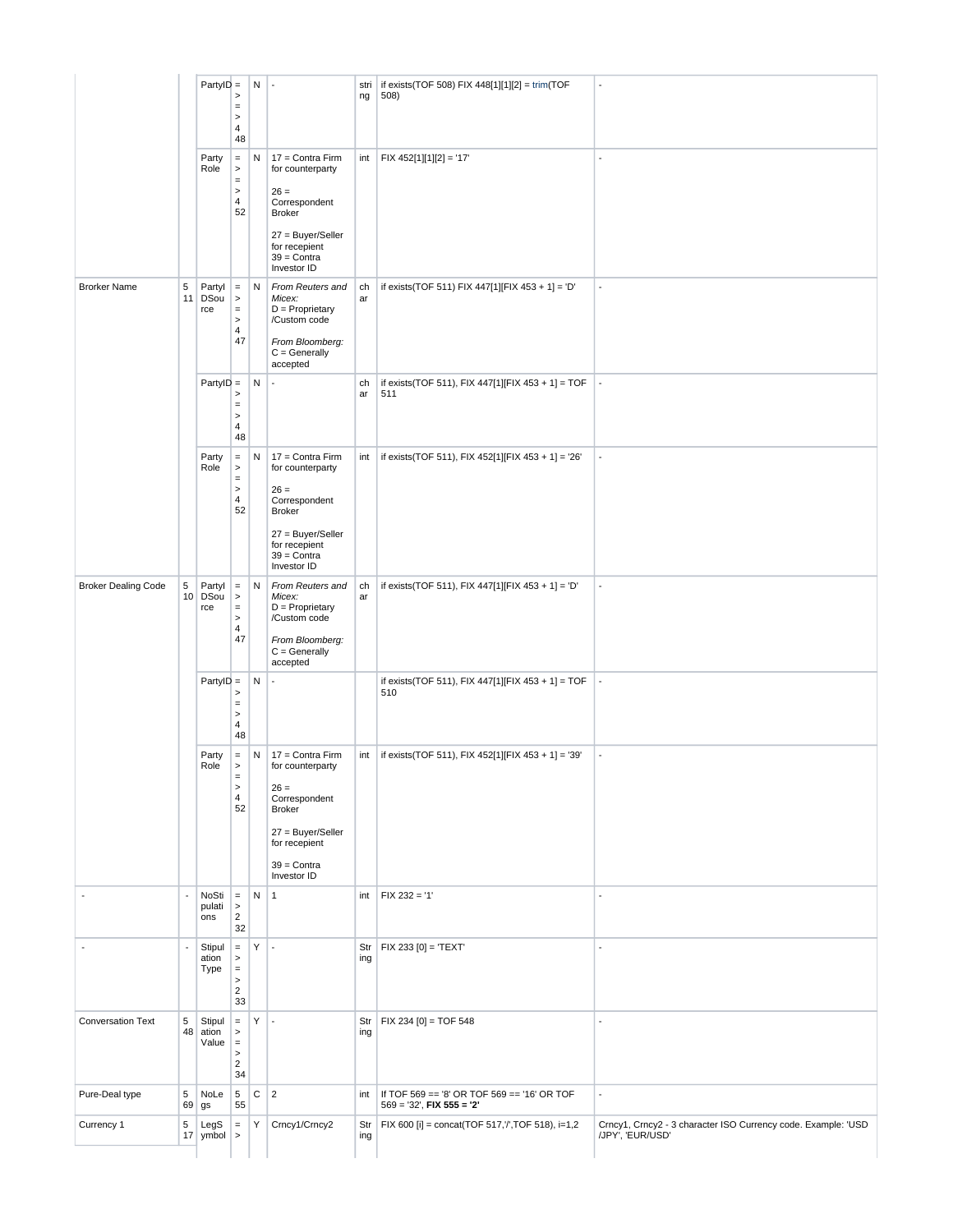| Currency 2                               | 5<br>18        |                        | 6<br>00                         |   |                                                                                                                                                                                                                                                               |                  |                                                                                                                                                                                                                                                                             |                                                                                  |
|------------------------------------------|----------------|------------------------|---------------------------------|---|---------------------------------------------------------------------------------------------------------------------------------------------------------------------------------------------------------------------------------------------------------------|------------------|-----------------------------------------------------------------------------------------------------------------------------------------------------------------------------------------------------------------------------------------------------------------------------|----------------------------------------------------------------------------------|
|                                          | $\blacksquare$ | LegPr<br>oduct         | $=$<br>$\,$<br>6<br>07          | N |                                                                                                                                                                                                                                                               | int              | • if DealType = FXDeposit or FXFRA, FIX<br>$607 = '9'$<br>• else FIX 607 = '4'                                                                                                                                                                                              |                                                                                  |
|                                          |                | LegC<br>FICode >       | $\equiv$<br>6<br>08             | N | $MRCXXX =$<br>Currency<br>$ESXXX =$<br>Common stock<br>$E$ PXXXX =<br>Preferred stock<br>DBXXXX = Bonds<br>EUXXXX = Mutual<br>fund<br>"OgsCXN" = Non-<br>standardized<br>Option on<br>Currency.<br>g: $C = Call / P = Put$ ,<br>s: A=American /<br>E=European | Str<br>ing       | • if DealType = FXDeposit or FXFRA, FIX<br>$608 = 'DCXXX'$<br>· else FIX 608 = 'MRCXXXX'                                                                                                                                                                                    |                                                                                  |
| Direction                                | 5              | LegSi<br>$14$ de       | $\equiv$<br>$\,$<br>6<br>24     | Y | $1 = \text{Buy}$<br>$2 =$ Sell                                                                                                                                                                                                                                | ch<br>ar         | • if TOF 514 =='3', FIX 624 [1] = '1'<br>• if TOF 514 =='3', FIX 624 [2] = '2'<br>• if TOF 514 =='4', FIX 624 [1] = '2'<br>• if TOF 514 =='4', FIX 624 [2] = '1'                                                                                                            |                                                                                  |
| Currency 1                               | 5<br>17        | LegC<br>urren<br>сy    | $\equiv$<br>$\,$<br>5<br>56     | Y | 3 character ISO<br>Currency code                                                                                                                                                                                                                              | Cu<br>rre<br>ncy | FIX 556 [i] = TOF 517, i=1,2                                                                                                                                                                                                                                                |                                                                                  |
| Period 1                                 | 5<br>15        | LegS<br>ettlTy         | $\equiv$<br>$\,$                | N | $0 = Regular / FX$<br>Spot settlement                                                                                                                                                                                                                         | ch<br>ar         | • if TOF X == '4', FIX 587 [i] = '0'                                                                                                                                                                                                                                        |                                                                                  |
| Period 2                                 | 5<br>16        | pe                     | 5<br>87                         |   | $(T+1)$ or $T+2$<br>depending on<br>currency).<br>$1 = Cash / TOD$<br>$(T+0)$<br>$2 = Next$ Day<br>$(T+1) / TOM (T+1)$<br>$6 =$ Future                                                                                                                        |                  | • if TOF $X = -11$ , FIX 587 [i] = '1'<br>• if TOF X == '2', FIX 587 [i] = '2'<br>• if TOF $X = 3'$ , FIX 587 [i] = '3'<br>$\bullet$ if TOF X in<br>('0';'5';'11'-'14';'21'-'80';'101'-'199'), FIX 587<br>$[i] = '6'$<br>where:<br>$X = 515$ , [i==1]<br>$X = 516$ , [i==2] |                                                                                  |
| Value Date Period 1<br>Currency 1        | 5              | LegS<br>$25$ ettlDa    | $\equiv$<br>$\,$                | N | Format:<br>YYYYMMDD                                                                                                                                                                                                                                           | Lo<br>cal        | if DealType = FXFRA:                                                                                                                                                                                                                                                        |                                                                                  |
| Value Date Period 2<br>Currency 1        | 5<br>27        | te                     | 5<br>88                         |   |                                                                                                                                                                                                                                                               | Mk<br>tD<br>ate  | • FIX 588[1] = convert2LocalMktDate(TOF<br>555)<br>• FIX 588 [2] = convert2LocalMktDate(TOF                                                                                                                                                                                 |                                                                                  |
| <b>FRA Settlement Date</b>               | 5<br>55        |                        |                                 |   |                                                                                                                                                                                                                                                               |                  | 556)<br>else:                                                                                                                                                                                                                                                               |                                                                                  |
| FRA Maturity Date                        | 5<br>56        |                        |                                 |   |                                                                                                                                                                                                                                                               |                  | • FIX 588[1] = convert2LocalMktDate(TOF<br>525)<br>• FIX 588 [2] = convert2LocalMktDate(TOF<br>527)                                                                                                                                                                         |                                                                                  |
| Deal Volume<br>Currency 1                | 5<br>19        | $LegQty =$             |                                 | N |                                                                                                                                                                                                                                                               |                  | $Qty$ FIX 687 [1] = TOF 519                                                                                                                                                                                                                                                 |                                                                                  |
| Deal Volume Period 2<br>Currency 1       | 5<br>47        |                        | 6<br>87                         |   |                                                                                                                                                                                                                                                               |                  | $FIX 687 [2] = TOF 547$                                                                                                                                                                                                                                                     |                                                                                  |
| <b>Exchange Rate</b><br>Period 1         | 5<br>22        | LegL<br>astPx          | $\equiv$<br>$\mathbf{L}$        | N |                                                                                                                                                                                                                                                               | Pri<br>ce        | FIX 637 [1] = TOF 522                                                                                                                                                                                                                                                       | $\overline{a}$                                                                   |
| Exchange Rate<br>Period 2                | 5<br>23        |                        | 6<br>37                         |   |                                                                                                                                                                                                                                                               |                  | FIX 637 [2] = TOF 523                                                                                                                                                                                                                                                       |                                                                                  |
| Calculated Volume<br>Period 1 Currency 2 | 5<br>45        | LegT<br>otalG<br>rossT | $\equiv$<br>$\,$<br>$\mathbf 2$ | Ν |                                                                                                                                                                                                                                                               | Α<br>mt          | if TOF $569 == 8$ :                                                                                                                                                                                                                                                         |                                                                                  |
| Calculated Volume<br>Period 2 Currency 2 | 5<br>46        | radeA<br>mt            | 3<br>59                         |   |                                                                                                                                                                                                                                                               |                  | • FIX 2359 [1] = TOF 545<br>• FIX 2359 [2] = TOF 546                                                                                                                                                                                                                        |                                                                                  |
| Pure-Deal type                           | 5<br>69        |                        |                                 |   |                                                                                                                                                                                                                                                               |                  |                                                                                                                                                                                                                                                                             |                                                                                  |
| Date of Deal                             | 5<br>02        | Trans<br>actTi<br>me   | $60$ N                          |   | Format:<br>YYYYMMDD-HH:<br>MM:SS                                                                                                                                                                                                                              | UT<br>CT<br>im   | FIX 60 = concat (convert2Timestamp(TOF<br>502), '-', TOF 503)                                                                                                                                                                                                               | Time the transaction represented by this Trade Capture Report<br>('AE') occurred |
| Time of Deal                             | 5<br>03        |                        |                                 |   |                                                                                                                                                                                                                                                               | est<br>amp       |                                                                                                                                                                                                                                                                             |                                                                                  |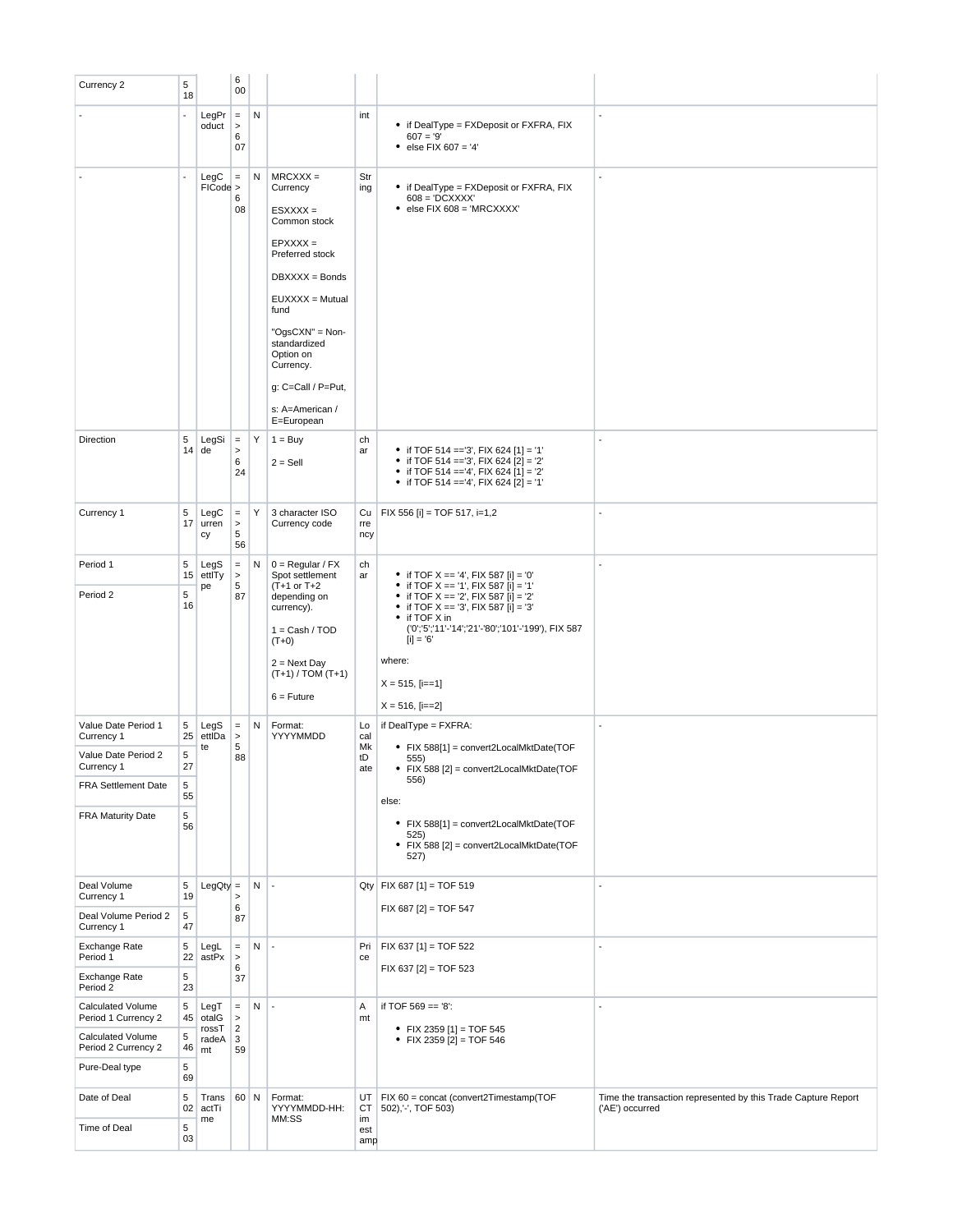| Date Confirmed                                                                            | 5<br>05        | NoTr<br>dReg<br>Times                  | $\overline{7}$<br>68                     | N |                                  | Tr<br>dR                | if exists (TOF 505, TOF 506), FIX 768 = '1'                                                                                                                |                                                                                                                                                                                             |
|-------------------------------------------------------------------------------------------|----------------|----------------------------------------|------------------------------------------|---|----------------------------------|-------------------------|------------------------------------------------------------------------------------------------------------------------------------------------------------|---------------------------------------------------------------------------------------------------------------------------------------------------------------------------------------------|
| <b>Time Confirmed</b>                                                                     | 5<br>06        | tamps                                  |                                          |   |                                  | ${\sf eg}$<br><b>TS</b> |                                                                                                                                                            |                                                                                                                                                                                             |
| Date Confirmed                                                                            | 5<br>05        | TrdR<br>egTi<br>mesta                  | $\equiv$<br>$\,$<br>$\overline{7}$       | N | Format:<br>YYYYMMDD-HH:<br>MM:SS | UT<br>CT<br>im          | FIX 769 = concat (convert2Timestamp(TOF<br>505), '-', TOF 506)                                                                                             |                                                                                                                                                                                             |
| <b>Time Confirmed</b>                                                                     | 5<br>06        | mp                                     | 69                                       |   |                                  | est<br>amp              |                                                                                                                                                            |                                                                                                                                                                                             |
|                                                                                           | $\blacksquare$ | TrdR<br>egTi<br>mesta<br>mpTy<br>pe    | $\equiv$<br>$\,$<br>$\overline{7}$<br>70 | N |                                  |                         | $FIX 770 = '17'$                                                                                                                                           | $\overline{a}$                                                                                                                                                                              |
| Payment instruction<br>Period 1 Currency 1                                                | 5<br>29        | LegP<br>eriod                          | $\equiv$<br>$\,$                         | N |                                  | Str<br>ing              | If TOF 569 in ('7', '8', '9', '10', '16', '32') THEN:                                                                                                      |                                                                                                                                                                                             |
| Payment Instruction<br>Period 2 Currency 1                                                | 5<br>31        | Curre<br>ncy1                          | 9<br>$\mathsf 0$<br>75                   |   |                                  |                         | • FIX 9075 [1] = TOF 529;<br>• FIX 9075 [2] = TOF 531.                                                                                                     |                                                                                                                                                                                             |
| Pure-Deal type                                                                            | 5<br>69        |                                        |                                          |   |                                  |                         |                                                                                                                                                            |                                                                                                                                                                                             |
| Payment Instruction<br>Period 1 Currency 2<br>/Payment Instruction<br>Period 1 Currency 2 | 5<br>30        | LegP<br>eriod<br>Curre<br>ncy2         | $\equiv$<br>$\,$<br>9<br>$\mathbf 0$     | N |                                  | Str<br>ing              | IF TOF 569 in ('7', '8') THEN:<br>• FIX 9076 [1] = TOF 530<br>• FIX 9076 [2] = TOF 532                                                                     |                                                                                                                                                                                             |
| Payment Instruction<br>Period 2 Currency 2<br>/Their Hedge<br>Payment Instruction         | 5<br>32        |                                        | 76                                       |   |                                  |                         |                                                                                                                                                            |                                                                                                                                                                                             |
| Pure-Deal type                                                                            | 5<br>69        |                                        |                                          |   |                                  |                         |                                                                                                                                                            |                                                                                                                                                                                             |
| <b>Comment Text</b>                                                                       | 5<br>53        | Text                                   | 58 N                                     |   |                                  | Str<br>ing              | FIX 58 = concat (TOF 553,'.','Title1:',TOF<br>561, 'User Defined Data 1:', TOF 562, 'Title2:', TOF<br>563, 'User Defined Data 2:', TOF 564, 'Title3:', TOF |                                                                                                                                                                                             |
| User-defined Title 1                                                                      | 5<br>61        |                                        |                                          |   |                                  |                         | 565, 'User Defined Data 3:', TOF 566)                                                                                                                      |                                                                                                                                                                                             |
| User-defined Data 1                                                                       | 5<br>62        |                                        |                                          |   |                                  |                         |                                                                                                                                                            |                                                                                                                                                                                             |
| User-defined Title 2                                                                      | 5<br>63        |                                        |                                          |   |                                  |                         |                                                                                                                                                            |                                                                                                                                                                                             |
| User-defined Data 2                                                                       | 5<br>64        |                                        |                                          |   |                                  |                         |                                                                                                                                                            |                                                                                                                                                                                             |
| User-defined Title 3                                                                      | 5<br>65        |                                        |                                          |   |                                  |                         |                                                                                                                                                            |                                                                                                                                                                                             |
| User-defined Data 3                                                                       | 5<br>66        |                                        |                                          |   |                                  |                         |                                                                                                                                                            |                                                                                                                                                                                             |
| Spot Basis Rate                                                                           | 5<br>60        | LastS<br>potRa<br>te                   | $\mathbf{1}$<br>94                       | N |                                  | Pri<br>ce               | FIX 194 = TOF 560                                                                                                                                          |                                                                                                                                                                                             |
| Outright Points<br>Premium Rate                                                           | 5<br>59        | LastF<br>orwar<br>dPoin<br>ts          | $\mathbf{1}$<br>95                       | N |                                  | Pri<br>ce<br>Off<br>set | FIX 195 = TOF 559                                                                                                                                          |                                                                                                                                                                                             |
| ID of previous if this is<br>'next'                                                       | 5<br>68        | Seco<br>ndary<br>Trade<br>Repor<br>tID | 8<br>18                                  | N |                                  | Str<br>ing              | if HasRelated(TOF 568), FIX 818 = TOF 568                                                                                                                  | Tag will be defined for MICEX only. Identifies REPO trade ID.<br>HasRelated means that field exists and contains <tcid>#<ticket<br>number&gt;, where ticket number != 0.</ticket<br></tcid> |